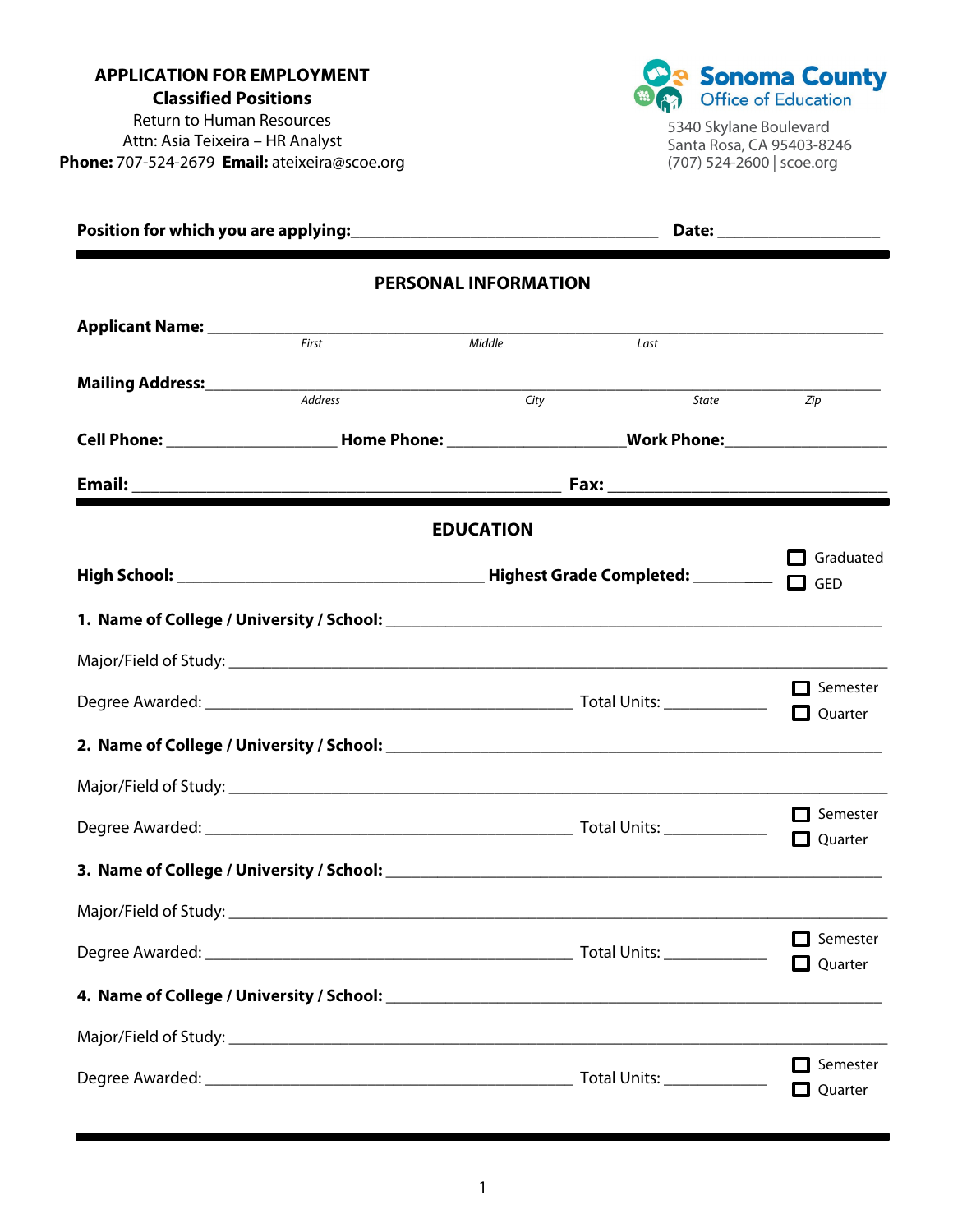**WORK EXPERIENCE** 

List Most Current Employment First

|                                                                                                                                                                                                                                |                                                                                     | $\Box$ Current Employer                                                                                                                                                                                                                                         |
|--------------------------------------------------------------------------------------------------------------------------------------------------------------------------------------------------------------------------------|-------------------------------------------------------------------------------------|-----------------------------------------------------------------------------------------------------------------------------------------------------------------------------------------------------------------------------------------------------------------|
|                                                                                                                                                                                                                                |                                                                                     | Please Don't Contact                                                                                                                                                                                                                                            |
|                                                                                                                                                                                                                                |                                                                                     |                                                                                                                                                                                                                                                                 |
|                                                                                                                                                                                                                                |                                                                                     |                                                                                                                                                                                                                                                                 |
|                                                                                                                                                                                                                                |                                                                                     |                                                                                                                                                                                                                                                                 |
|                                                                                                                                                                                                                                |                                                                                     |                                                                                                                                                                                                                                                                 |
|                                                                                                                                                                                                                                |                                                                                     |                                                                                                                                                                                                                                                                 |
|                                                                                                                                                                                                                                |                                                                                     | <b>Current Employer</b><br>$\mathbf{L}$                                                                                                                                                                                                                         |
|                                                                                                                                                                                                                                |                                                                                     | Please Don't Contact                                                                                                                                                                                                                                            |
|                                                                                                                                                                                                                                |                                                                                     |                                                                                                                                                                                                                                                                 |
|                                                                                                                                                                                                                                |                                                                                     |                                                                                                                                                                                                                                                                 |
|                                                                                                                                                                                                                                |                                                                                     |                                                                                                                                                                                                                                                                 |
|                                                                                                                                                                                                                                |                                                                                     |                                                                                                                                                                                                                                                                 |
|                                                                                                                                                                                                                                |                                                                                     |                                                                                                                                                                                                                                                                 |
|                                                                                                                                                                                                                                |                                                                                     | <b>Current Employer</b><br><b>The Contract of the Contract of the Contract of the Contract of the Contract of the Contract of the Contract of the Contract of the Contract of the Contract of the Contract of the Contract of the Contract of the Contract </b> |
| Address experiences and the contract of the contract of the contract of the contract of the contract of the contract of the contract of the contract of the contract of the contract of the contract of the contract of the co |                                                                                     | Please Don't Contact                                                                                                                                                                                                                                            |
|                                                                                                                                                                                                                                |                                                                                     |                                                                                                                                                                                                                                                                 |
|                                                                                                                                                                                                                                |                                                                                     |                                                                                                                                                                                                                                                                 |
|                                                                                                                                                                                                                                |                                                                                     |                                                                                                                                                                                                                                                                 |
|                                                                                                                                                                                                                                |                                                                                     |                                                                                                                                                                                                                                                                 |
|                                                                                                                                                                                                                                |                                                                                     |                                                                                                                                                                                                                                                                 |
|                                                                                                                                                                                                                                | <b>LANGUAGES</b><br>Please list languages other than English you are familiar with: |                                                                                                                                                                                                                                                                 |
| 1. <u>__________________________________</u>                                                                                                                                                                                   | Speak $\Box$ Read $\Box$<br>Fluent                                                  | Write                                                                                                                                                                                                                                                           |
|                                                                                                                                                                                                                                | Speak<br>Read<br>Fluent                                                             | Write                                                                                                                                                                                                                                                           |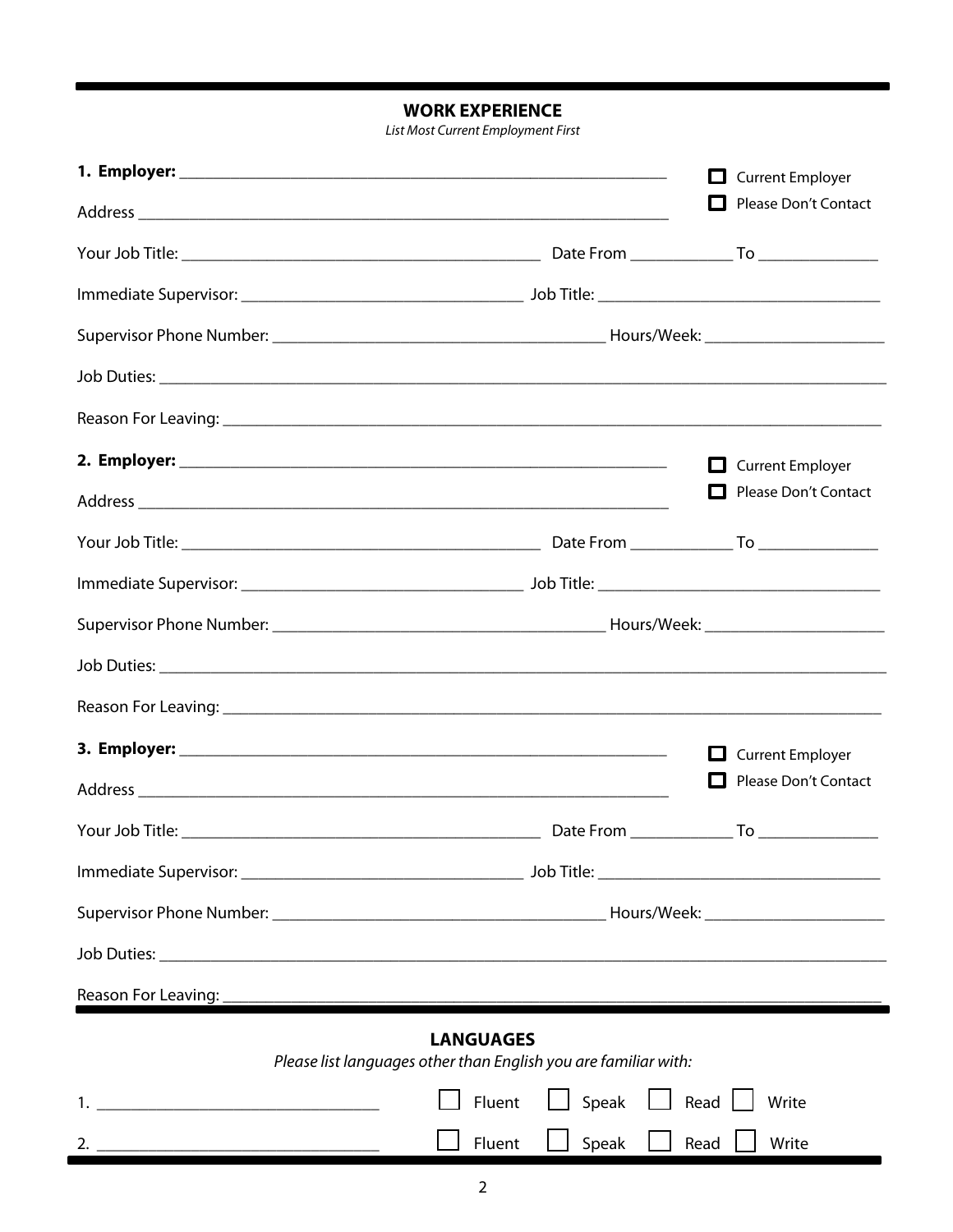## **PROFESSIONAL REFERENCES**

## **LEGAL INFORMATION**

The following information is REQUIRED for your application to be considered. Your answers will not necessarily disqualify you from consideration, except for affirmative responses to certain enumerated sex and/or drug convictions and/or convictions for committing serious and/or violent felonies.

PLEASE EXPLAIN ALL "YES" ANSWERS IN THE SPACE BELOW THE QUESTION.

1. Have you ever been convicted of a felony or misdemeanor, or do you currently have a felony or misdemeanor charge pending? Convictions include a plea of guilty, nolo contendere (no contest) and/or a finding of guilty by a judge or a jury, or a conviction that has been judicially dismissed or ordered sealed, including 'expungement' granted pursuant to Penal Code section 1203.4. (Note: Exclude convictions related to the use of marijuana that are over two years old).

| o esta<br>۰. |
|--------------|
|--------------|

If "Yes," list all convictions including, but not limited to convictions for "driving under the influence," and convictions for sex and/or drug offenses listed in California Education Code Sections 44010 and 44011, except for convictions related to marijuana if it is more than two years after the date of the conviction. Include any serious or violent felony conviction in any state or jurisdiction as enumerated in California Penal Code sections 667.6(c) and 1192.7(c).

\_\_\_\_\_\_\_\_\_\_\_\_\_\_\_\_\_\_\_\_\_\_\_\_\_\_\_\_\_\_\_\_\_\_\_\_\_\_\_\_\_\_\_\_\_\_\_\_\_\_\_\_\_\_\_\_\_\_\_\_\_\_\_\_\_\_\_\_\_\_\_\_\_\_\_\_\_\_\_\_\_\_\_\_\_\_

| 2. Have you ever been dismissed or asked to resign from any position? |  |  |
|-----------------------------------------------------------------------|--|--|
|                                                                       |  |  |

NO

| ___ | N٥<br>- | Ι |
|-----|---------|---|
|-----|---------|---|

If "Yes", please explain below.

\_\_\_\_\_\_\_\_\_\_\_\_\_\_\_\_\_\_\_\_\_\_\_\_\_\_\_\_\_\_\_\_\_\_\_\_\_\_\_\_\_\_\_\_\_\_\_\_\_\_\_\_\_\_\_\_\_\_\_\_\_\_\_\_\_\_\_\_\_\_\_\_\_\_\_\_\_\_\_\_\_\_\_\_\_\_\_\_\_\_\_\_\_\_